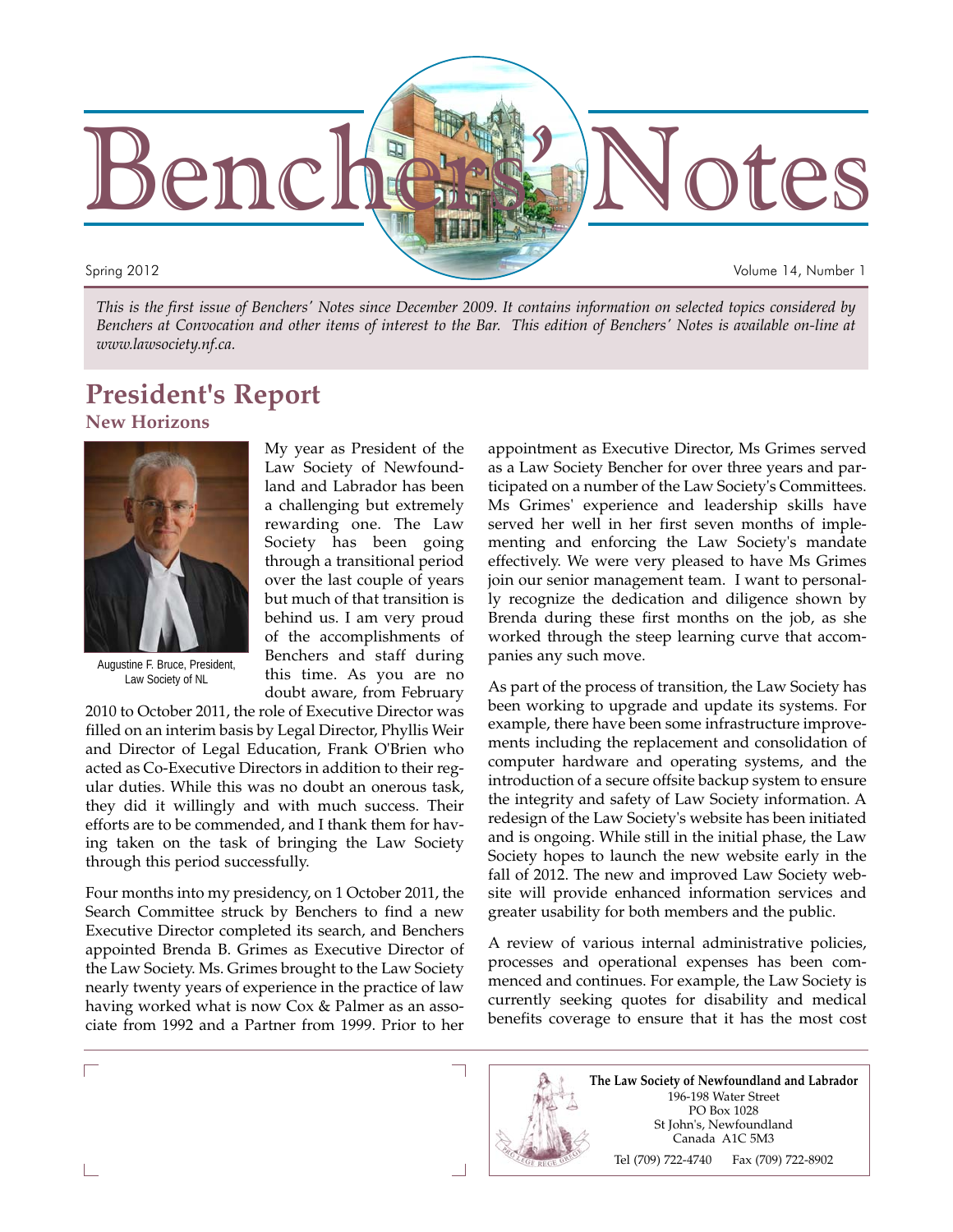effective alternative to meet its needs and is seeking quotes for long term contracts of leased equipment. We have also put in place policies relating to several areas of activity in the Law Society where they did not previously exist, and are in the process of reviewing and revising, as appropriate, policies that have not been reviewed in some years.

In addition, there has been ongoing improvement in financial and accounting administration and operations including, following a request for proposals, a change in the Law Society's investment advisors which should lead to more robust investment returns. We have recently approved a new Investments Policy, which we are confident will lead to improved and stable investment returns.

Certificate fees have remained relatively stable since 2003 and the Law Society's current fiscal position is very strong. This helps to ensure that the Law Society can carry out its statutory mandate of protection of the public. As well, due to good budgeting and management of claims, the Insurance Programme's surplus has stabilized, allowing a reduction of both the insurance premium and a 20% reduction in the transaction levy for 2012. The required levels for the insurance premium and the transaction levy will continue to be reviewed on an annual basis.

During the fall, I (along with Brenda Grimes and our Vice-President, Morgan Cooper) met with Minister of Justice, Felix Collins, and Donna Ballard, Assistant Deputy Minister (Courts and Legal Services) to discuss matters of interest. All agreed that it would be beneficial to continue to do so on a semi-annual basis. Some of the topics discussed were amendments to the *Limitations Act* and the obligations of banks and

mortgagees to have people in the province provide releases. We received positive feedback that some action would be taken on these issues in the near future.

The Law Society is involved in other important initiatives nationally through its membership in the Federation of Law Societies. These include development of national standards in the areas of discipline and education and regulation of the legal profession, topics which are discussed thoroughly at the semi-annual meetings of the Federation of Law Societies. This year those meetings took place in Prince Edward Island in September, 2011, and in Yellowknife in March, 2012 and I was fortunate to have the opportunity to participate.

It is always sad to hear of the untimely passing of members of our Bar, and such was the case when Law Society members, Benchers and staff learned of the sudden passing of our friend and colleague, Wayne F. Spracklin, QC, in August of 2011. In memory of him, Benchers have approved an annual scholarship in his name, to be funded by Ottenheimer Baker, the firm where he was a partner for over 20 years. The Wayne F. Spracklin Scholarship will be awarded to the student achieving the highest mark in the Real Estate/Wills examination of the Bar Admission Course and it will be presented to the first recipient at our 2012 Annual Dinner and Dance to be held on June 8, 2012 at the Delta Hotel, St. John's. We hope that Wayne's family, friends and colleagues find solace in knowing that this scholarship, in his name, will serve as a reminder to us all of his dedication to the legal profession.

We were also saddened by the passing of Judge Ronald L Jenkins, Justice Gordon G. Easton, and member James Chalker, Q.C., who are recognized in the "In Memorium" section below.

When you receive your next set of *Benchers' Notes* you will have a new president at the helm. I am confident in stating that Benchers and Law Society staff will continue to meet all challenges with professionalism and dedication, and will do so in a manner which is responsive to our changing world. Thank you for having given me the honour of serving on Benchers, and as President of the Law Society. Best wishes to all involved in the Law Society for continued success. ■

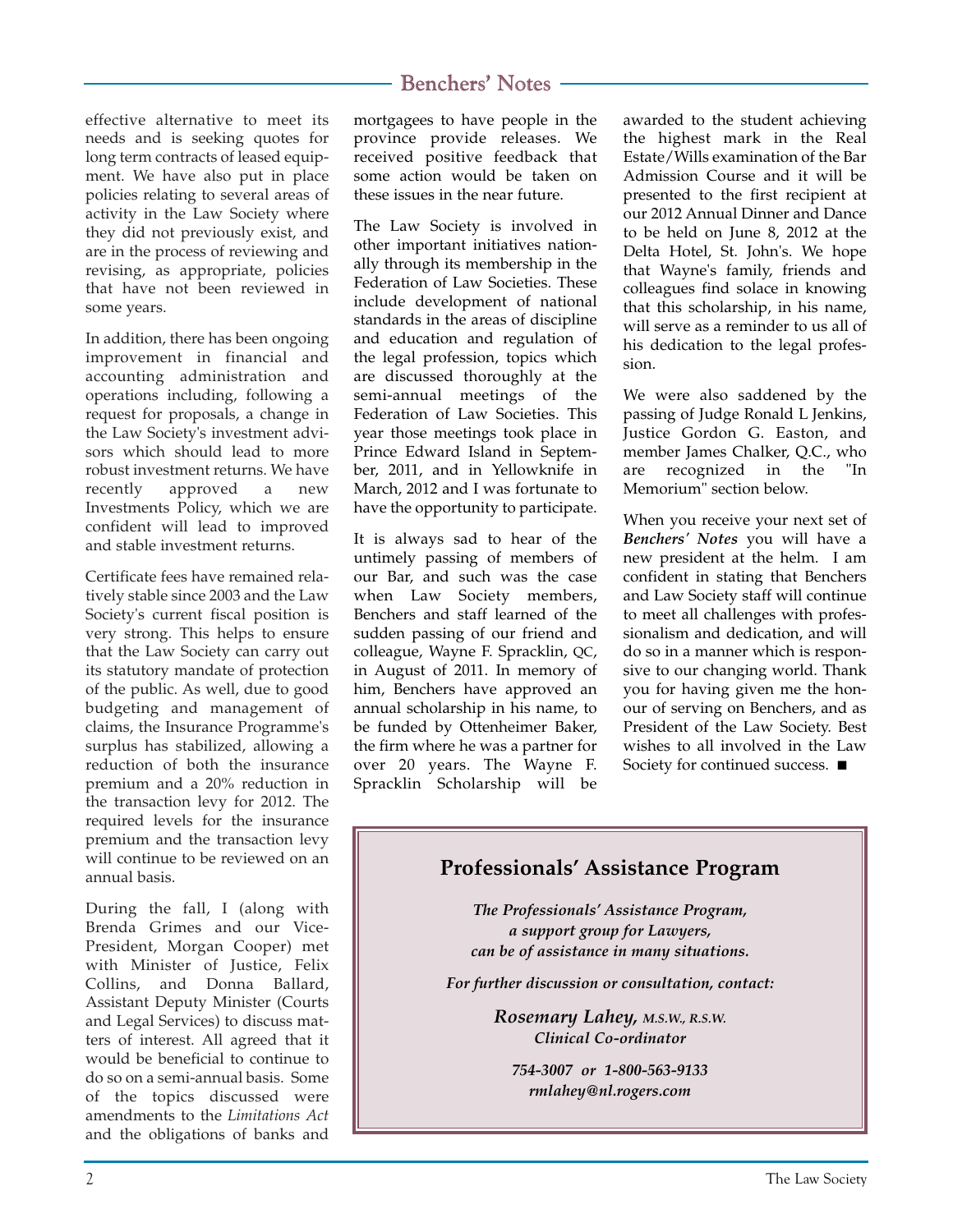# **Note from Brenda B. Grimes**

#### *Executive Director*

It is hard to believe that seven months have passed since I accepted the position and began working with the Law Society as Executive Director. Having been a Bencher for over three years, I thought I had a good understanding of what goes on behind the scenes at the Law Society but I can say, without reservation, that my level of understanding only scratched the surface. Over the last number of months, I have come to truly appreciate the complexity and scope of the issues being dealt with on a daily basis by Law Society staff and the enormous amount of preparation required at all levels in order to set and move an agenda forward. The Law Society has a professional and hardworking team that diligently carries out the Law Society's work. They are the unassuming and true backbone of the Law Society and do not always get the recognition or credit they deserve.

The Law Society's mandate to ensure that the integrity of the profession is maintained and the interests of the public are protected is an important one that becomes more difficult as the Bar grows larger and barriers to mobility disappear. Changes in the way legal services are delivered and increasing reliance on electronic communication contribute to the complexity of the Law Society's work. Since many other changes will occur in the future, the Law Society must strive to ensure that its method of regulation is dynamic and responsive to the challenges of a changing profession. The Law Society will need much assistance and cooperation from members as it meets these challenges.

I have always enjoyed learning new things so, as there has been much to absorb, my first seven months at the Law Society have been very exciting and rewarding. I expect this will continue. One of



Brenda B. Grimes Executive Director

my future goals is to reach out to members outside the Avalon region. Later in the year, I hope to travel to central Newfoundland, western Newfoundland and to Labrador to meet with members to discuss the work of the Law Society and obtain information from them on issues which may be unique to their areas so that we can better understand their needs. I would also like to see an increase in the involvement of younger members of the Bar in the activities and work of the Law Society. I welcome input from members on any issue and look forward to working with you all in the coming years. ■

# *Library News*

#### *All legal research is available online...except:*

- Taxing Master decisions
- Labour Arbitration Cases 1st Series
- English translations of French decisions reported in Canadian Criminal Cases
- Statutes and Regulations from Canadian jurisdictions before 1990
- Most cases in the English Reports
- Most Looseleafs, textbooks, and journals…. *To name a few*.

In the last year the Law Society Library scanned and e-mailed *hundreds* of items that were not online. *Thousands* of books were circulated throughout the province, *free of charge*.

#### *Let us help you look good!*

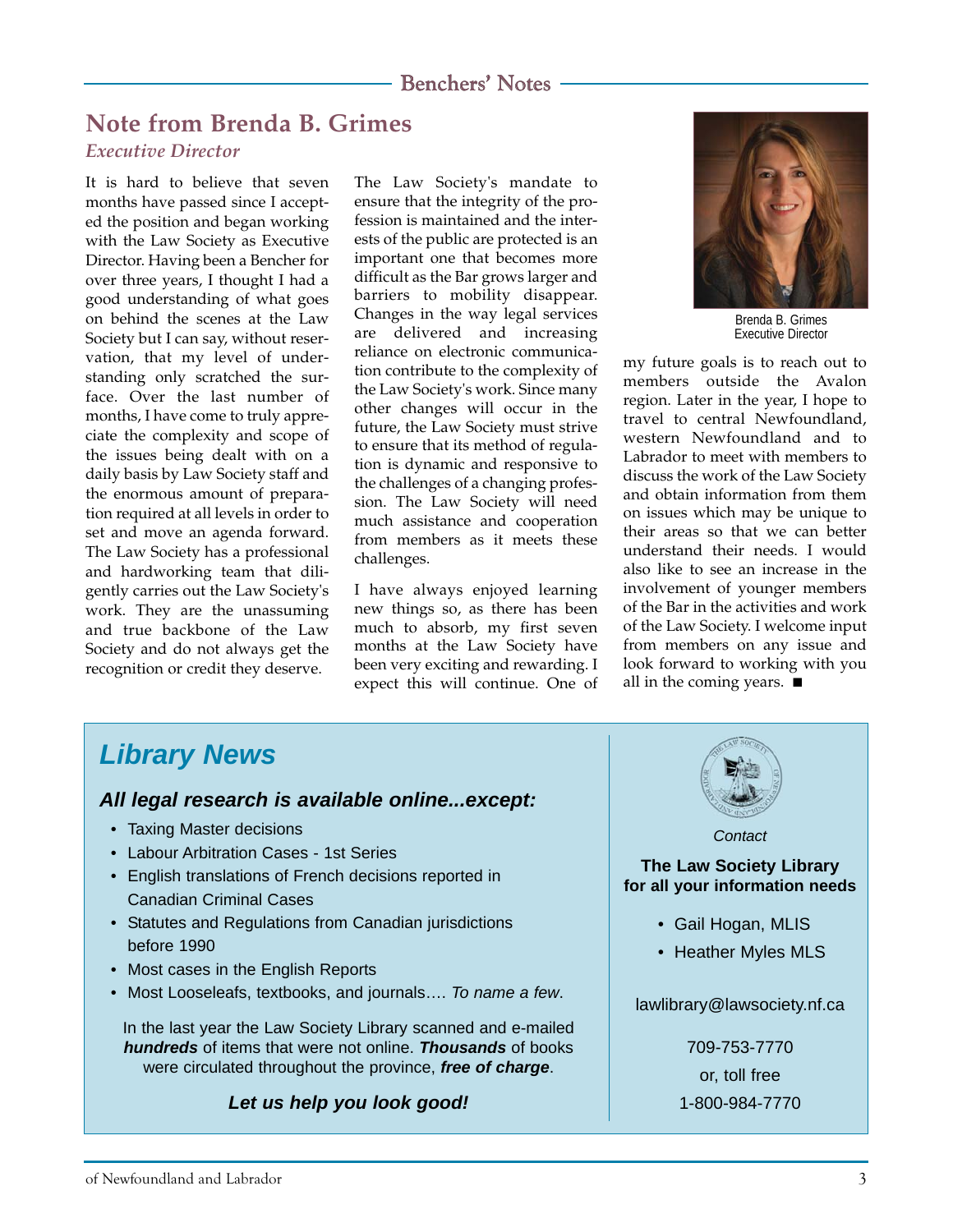# **Federation of Law Societies of Canada Report**

Sheila Greene, QC, Past President of the Law Society, is our representative on the Federation's Council. She provides written reports and oral commentary to Benchers on the activities of the Federation.

Over the last couple of years, the Federation has spearheaded a number of initiatives, including the creation of a Standing Committee on Access to Legal Services, to consider ways of addressing inequities in the public's ability to access legal services. It also involved a constitutional challenge to the federal legislation on money laundering.

Following a lengthy process of consultation, the Federation recently adopted a Model Code of Professional Conduct which includes a Conflict of Interest rule that is more stringent than that in the CBA's Code of Conduct. It requires implied or actual consent in order to act and not just the absence of an adverse effect. The Model Code had been in development for some years with the primary delaying factor being a determination of the wording for the proposed Conflict of Interest rule. The ultimate goal of the Federation is to have a National Code of Conduct to tie in with mobility. While Benchers agreed that the Federation could adopt the Model Code, including the Conflict of Interest Rule, as its own they did so with the knowledge that they did not have to adopt the Model Code in its totality for Newfoundland and Labrador if they felt it would not be appropriate.

The National Canadian Bar Association recently held a tele-seminar on the Federation Model Code. While many other law societies have now adopted this Model Code for their own jurisdictions, the matter is still under consideration by Benchers. An exhaustive review of the Model Code (minus the Conflicts Rule) was undertaken a number of years ago by a committee comprised of Phyllis Weir, Linda Harnett, Gus Lilly and Ms. Greene and it had endorsed the provisions completed at that time. That Committee has now undertaken a further review of the Model Code, including the Conflict of Interest Rule, and will be making recommendations to Benchers in the future about whether to adopt all or any of the Model Code for our use locally.

The Federation's Ad Hoc Committee on New Law Programs recently approved two new law programs in Canada which would permit graduates to apply to the various law societies for admission. The individual law societies would still retain jurisdiction over the admission of new applicants.

Benchers adopted a Mobility Defalcation Compensation Agreement to address the effects of mobility and to ensure that there are minimum levels of coverage in each jurisdiction. Newfoundland and Labrador is already carrying more than the minimum required and our Rules allow claims to be processed as required under the agreement. ■

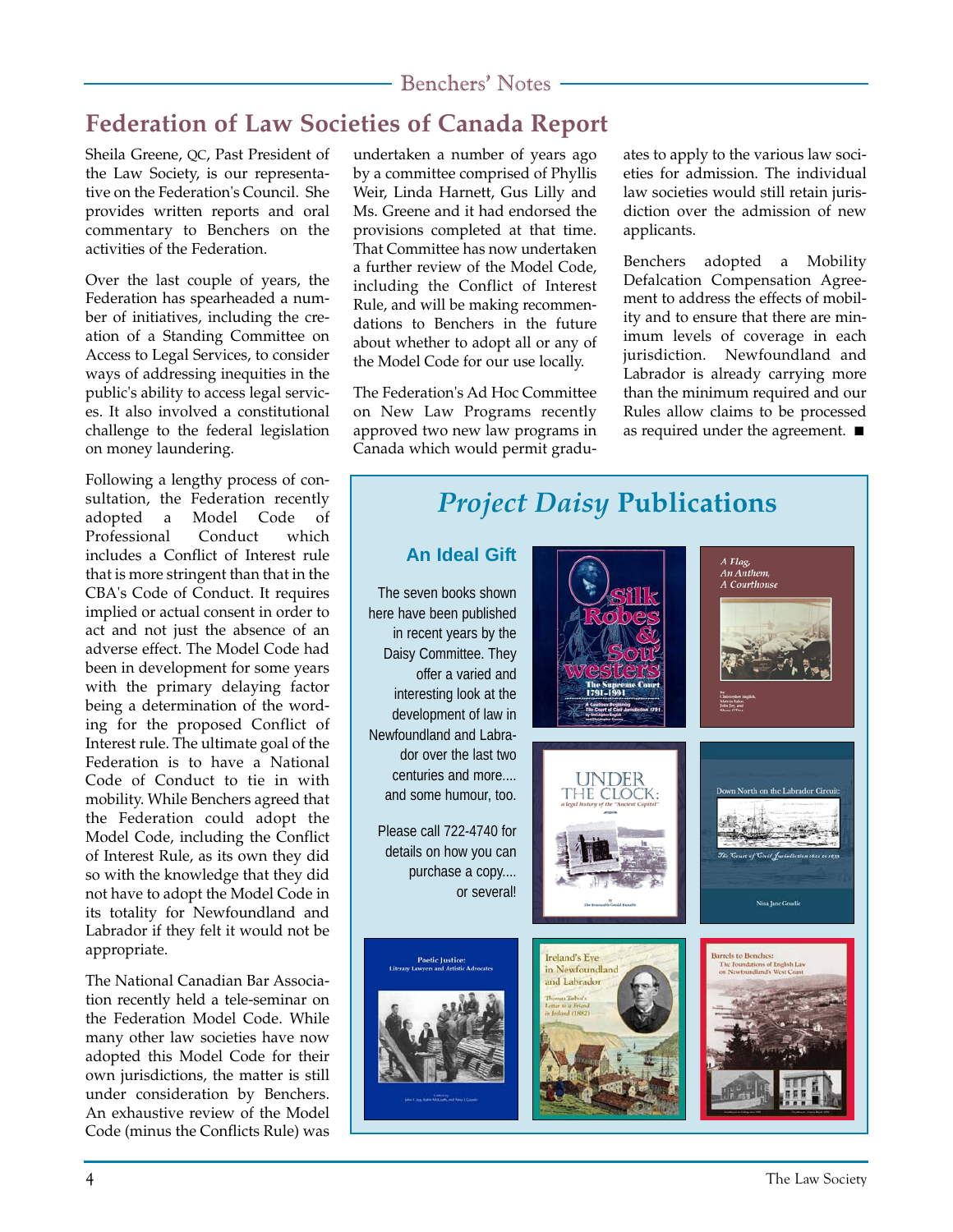# **Decisions, Decisions, Decisions**

*Below is a brief summary of some of the decisions taken by Benchers during the period from January 2010 to April 2012 as well as notice of who was elected to Benchers at the Annual General Meetings in 2010 and 2011.*

#### **2010**

Benchers met on five occasions during 2010: on January 25, April 12, June 11, October 4 and December 13 as its January 25, 2010 meeting. Benchers agreed that, when decisions of any Law Society committee are being appealed to the Executive Committee, notice should be provided to that committee and the committee should be offered an opportunity to participate in the appeal proceedings. Arising out of this decision, the Act and Rules Committee was asked to develop a standard set of internal appeal rules that can be applied against all Committee work.

This Convocation also approved a scale of hourly rates payable by the Law Society for Discipline Counsel: less than 5 years at the Bar - \$125; 5 to 9 years at the Bar - \$150; 10 to 14 years at the Bar - \$175; 15 to 19 years at the Bar - \$195; 20 plus years at the Bar - \$225. This scale is currently being used for all Law Society work.

The Law Society Annual General Meeting was held on June 11, 2010. At that meeting, it was announced that Amy Crosbie and Donovan Molloy had been elected and Kenneth Baggs, QC, had been reelected as Benchers representing the Eastern District; George Murphy, QC, was re-elected as a representative from the Western District.

Following the AGM, Benchers reconvened and elected the following members to the Executive Committee for the 2010-2011 year: Glen L C Noel - President; Augustine F Bruce - Vice President; Irene S Muzychka - Past President; Morgan C Cooper - Chair,

Complaints Authorization Committee; George L Murphy, QC - Member.

The Benchers' Convocation of October 4 was the first with newly elected President Glen Noel in the chair. He informed Benchers of several activities that involved the Society over the months since his taking office in June, including the national Criminal Law Conference sponsored by the Federation of Law Societies, which was held in St. John's in July, and the hiring of Richard Yabsley as Law Society Accountant. It was announced that Bencher Paul Burgess would succeed John Roil as Chair of the Insurance Committee and that a Finance and Accounts Committee has been struck to provide advice and develop policy for the governance of Law Society finances. That committee is comprised of George Murphy, QC, as Chair, Barry Fleming, QC, Glenda Reid, Frank O'Brien, Phyllis Weir and Richard Yabsley. The establishment of a Custodianship Committee cochaired by Barry Fleming, QC, and Brenda Grimes was also announced.

Benchers met for the last time in 2010 on December 13. The Finance and Accounts Committee had begun its review of Society finances and informed Benchers that, among other matters, it would consider a consolidation of the historic self-insurance funds, the wisdom of using one auditor for all Society accounts and the possible alignment of the financial years for the Law Society and the Insurance Program. The Insurance Committee Chair, Paul Burgess, indicated that his Committee is in agreement with the second and third points raised by the Finance and Accounts Committee.

The Custodianship Committee reported on its activities, which included the recognition of the need for clearly delineated policies and procedures for all future custodianships and the ongoing review and evaluation of the progress of the distribution of custodianship files.

## **2011**

Benchers' Convocations during 2011 were held on February 28, April 18, June 17, October 3 and December 5. During its February 28 meeting, Benchers established a committee comprised of Ian Wallace, Barry Fleming, QC, and Bert Riggs to review the qualifications for life membership. Sheila Greene, QC, and Amy Crosbie were appointed as alternate members of the Complaints Authorization Committee. Frank O'Dea, QC, and Ray Walsh, attended the meeting at the invitation of Benchers to participate in an ongoing discussion on the Transaction Levy.

The April 18 meeting saw the appointment of a committee, consisting of Augustine Bruce, Morgan Cooper, George Murphy and Linda Harnett, to seek out and interview candidates for the position of Executive Director of the Law Society.

At the June 17 meeting, the President informed Benchers that the Provincial Government is reviewing the Limitations Act and that the Law Society is part of the consultation process. It has been recommended to the Law Society Insurance Committee that the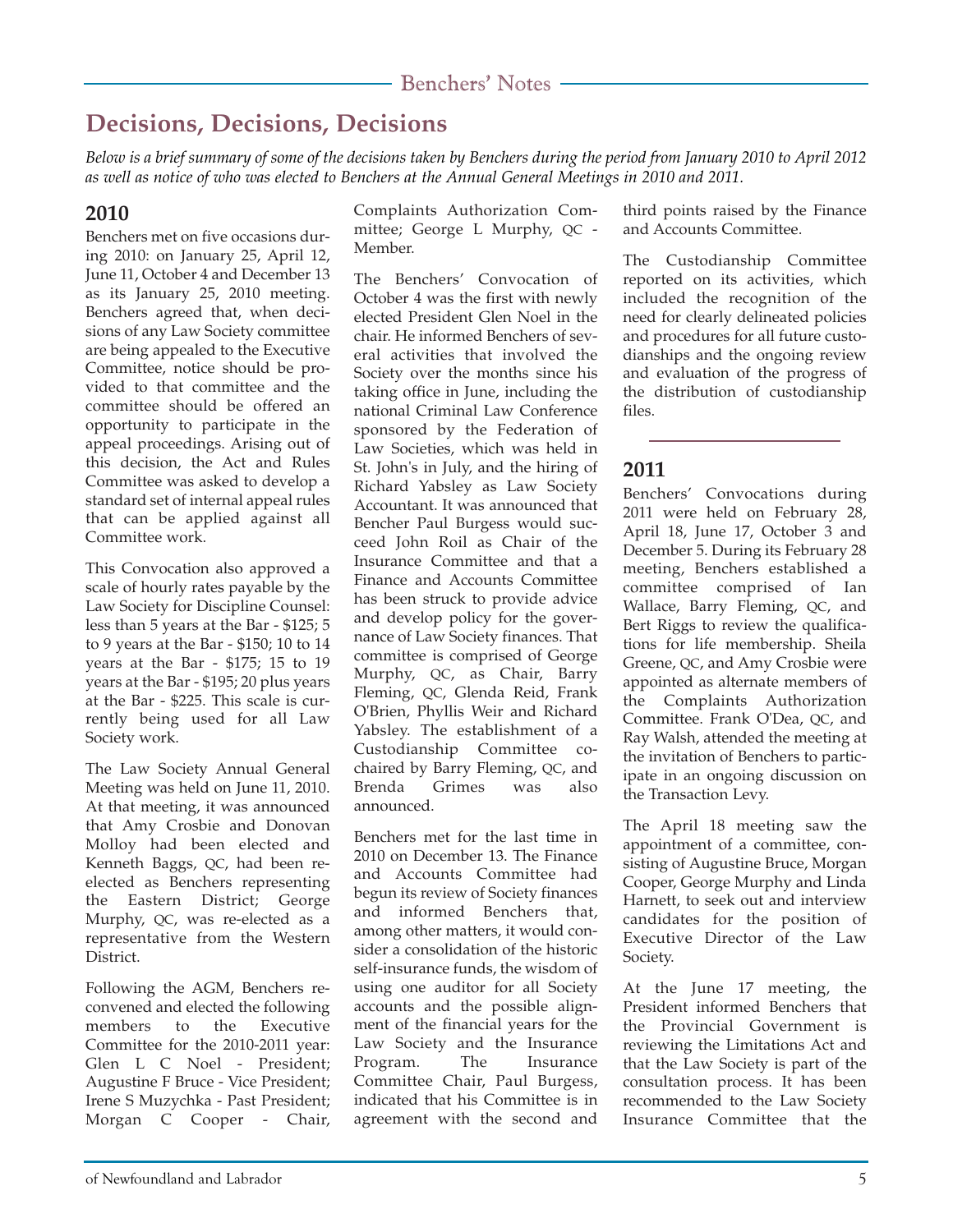deductible for lawyers who miss limitation periods be increased and that a missed limitation period should automatically trigger a practice review.

The Education Committee informed Benchers that it is currently reviewing an ancillary agreement to the National Mobility Agreement that will allow Quebec lawyers to enter common law jurisdictions to practice Federal law and give advice on the law of Quebec. It will report back to Benchers at a later date.

The Search Committee reported that it had prepared a job description and run a series of ads for the new Executive Director position. The screening process is underway, with interviews to take place in August. The committee hopes to make a recommendation to the Executive Committee and to Benchers by the end of August.

The Life Membership Committee reported to Benchers on the review of the rules governing the awarding of life memberships, together with guidelines for the interpretation of the rules. The final decision will remain with Benchers. Kenneth Baggs was re-appointed to a fouryear term as the Law Society's representative on the Board of Governors of the Law Foundation of Newfoundland and Labrador.

The AGM was held later that same day and included, in addition to the annual report and annual financial statements of the Society, the annual report of the Law Foundation of Newfoundland and Labrador. It was announced that Susan LeDrew had been re-elected and Kenneth Jerrett had been elected to Benchers to represent the Eastern District, Shawn Colbourne was re-elected to represent the Western District and John Noseworthy to represent the Labrador District.

## Benchers' Notes

Following the Annual General Meeting, Benchers reconvened to elect the Executive for the 2011- 2012 year. The following were elected: Augustine Bruce - President; Morgan Cooper - Vice President; Glen Noel - Past President; George Murphy, QC, - Chair, Complaints Authorization Committee; Kenneth Baggs - Member.

Augustine Bruce began his first Benchers' meeting as President of the Law Society, on October 3, 2011, by thanking the members of the Search Committee for their work and advising that Brenda B Grimes, whom they had recommended for the Executive Director's position, will begin work on October 11. He also thanked Phyllis Weir and Frank O'Brien who, jointly, had performed the duties of Executive Director, as well as their own duties as Legal Director and Director of Legal Education respectively, for the past twenty months.

Much of the meeting that followed was taken up with further discussions on the consolidation of the self-insurance funds and the future of the Transaction Levy. The Education Committee presented information to Benchers regarding the Quebec Mobility Agreement and the Federation of Law Societies of Canada report of the implementation of a common law degree program in each of the country's law schools.

The final meeting of Benchers for 2011 was held on December 5. The President reported on a meeting that he, Morgan Cooper and Brenda Grimes had had with the Minister of Justice, Hon. Felix Collins, regarding amendments to the Limitations Act. Mr Bruce refers to this meeting in his message on page 1 of Benchers' Notes. The Law Society Budget for calendar year 2012 was presented and, following a lengthy and detailed discussion, was approved. On the recommendation of the Executive Committee, which was acting on advice from various financial experts, Benchers approved a 20% reduction in the Transaction Levy (from \$50 to \$40), the elimination of the \$250,000 loss prevention payment from the Lawyers' Insurance Program to the Law Society and the funding of all costs associated with the Professionals' Assistance Program by the Insurance Program.

Benchers also gave the green light to a proposal from the Law Library Committee to fill a library clerk position that has been vacant for some time. This position has been redefined to Library Technician and the incumbent will be responsible for the maintenance of the Library's and the Society's websites as well as more traditional duties associated with the Library.

Vice President Morgan Cooper informed Benchers that more than 100 allegations concerning the conduct of members had been made in the 2011 year, most of which were settled or dismissed after investigation by the Legal Director or examination by the Complaints Authorization Committee.

Benchers approved a proposal from the law firm Ottenheimer Baker to create a scholarship in honour of Wayne F Spracklin. The scholarship will be presented to the Student-at-Law who receives the highest grade in the Real Estate and Wills examination at the annual Bar Admission Course.

#### **2012**

There have been two meetings of Benchers thus far in 2012: February 6 and April 2. At the February meeting Ms Grimes informed Benchers that the Society has purchased Directors and Officers insurance for Benchers from CLIA providing coverage in the amount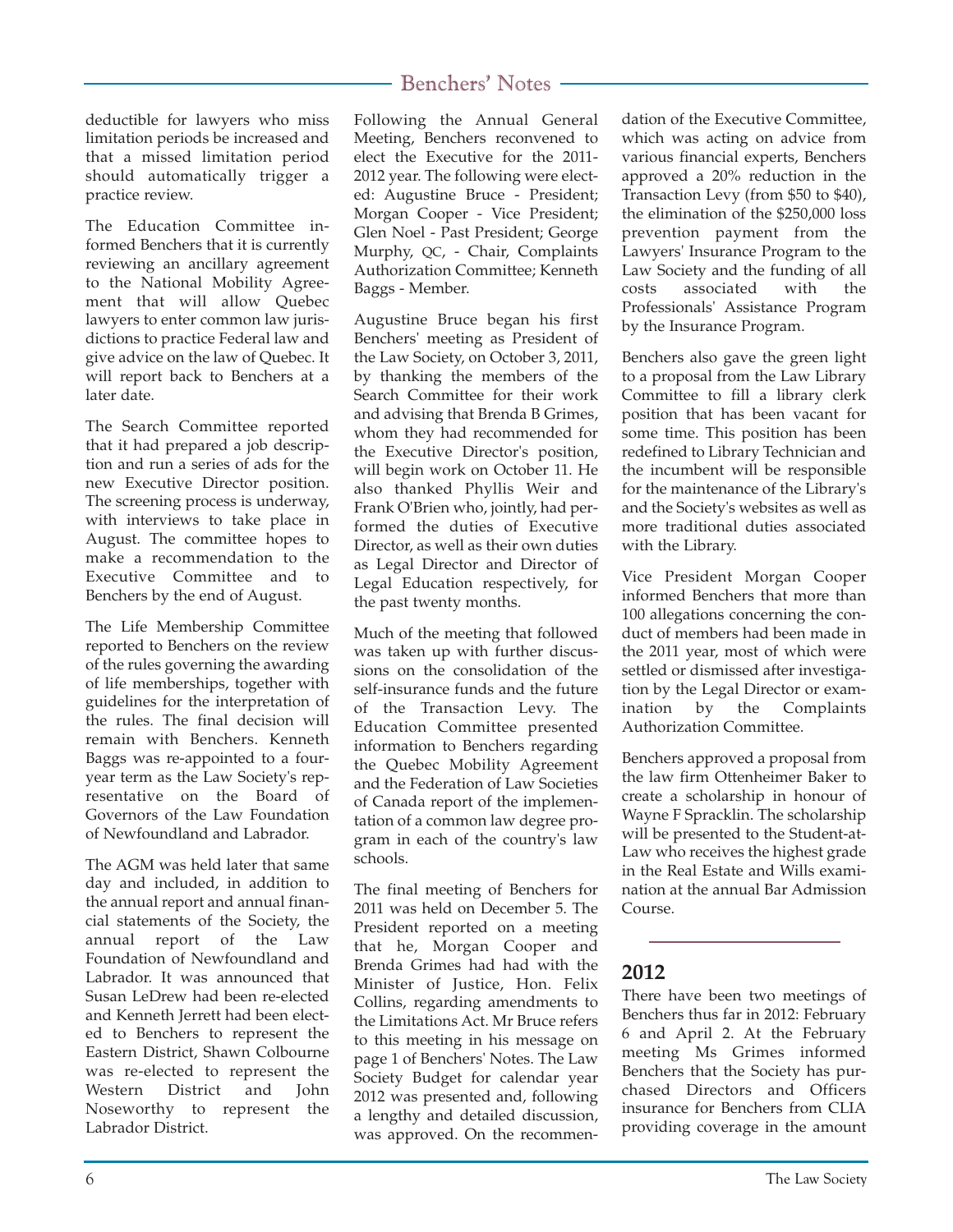of \$2 million, bringing total coverage to \$3 million. The new policy is effective from February 1, 2012. Amendments were approved to the Uniform Trust Account Rules to require that all members instruct their financial institutions to remit all interest payments earned on trust accounts to the Law Foundation, as is required by the act governing that body.

Paul Burgess, Chair of the Insurance Committee, provided a synopsis of the claims history for the Insurance Program, noting that the largest numbers of claims are in the areas of real estate and civil litigation, which speaks of a need for additional loss prevention work in those areas. He added that this Law Society was the only one in the country to reduce its insurance premiums for 2012, from \$1,830 to \$1,655, a savings of \$175 for each practicing-insured member.

At the April 2 Convocation, the President advised Benchers of various activities he had been involved in over the past few months, including attending the Federation of Law Society meetings in Yellowknife, in company with Sheila Greene, Morgan Cooper, Brenda Grimes, Frank O'Brien and Phyllis Weir and attendance at the swearing-in ceremonies for Judge Pamela Goulding in St. John's and Judge Laura Mennie in Corner Brook.

In a follow-up to his Insurance Committee report from the February 2012 meeting, Paul Burgess indicated that he and Insurance Administrator Janice Ringrose will be developing a communications policy for members, and that the Committee was considering ways to deal with loss prevention.

Ian Wallace, Chair of the Education Committee, informed Benchers of ongoing discussions the Committee has been having regarding implementation of a Canadian Common Law Degree. The Committee, together with members of the Executive Committee and the Executive Director, had met with officials from the Federation of Law Societies to seek information and raise concerns about national admission standards regarding such a degree. Recommendations on this matter will be presented to Benchers at a future meeting. ■

# **Awards & Scholarships**

#### *2010 BAR ADMISSION COURSE*

The *Hunt Award (presented to the Student-at-Law who receives the highest overall average grade in the Bar Admission Course)* - Aimee Rowe

The *Penney Award (presented to the Student-at-Law achieving the highest grade in the Family Law Examination of the Bar Admission Course)* - Natalie Payne

The *Provincial Court Judges' Association Award (presented to the Student-at-Law achieving the highest grade in the Criminal Law Examination of the Bar Admission Course)* - Natalie Payne

The *Pratt Scholarship (The Maxwell J. Pratt Scholarship is based on academic performance and is presented to a Student-at-Law who is a graduate of Memorial University of Newfoundland and a student at Dalhousie Law School)* - Lily Wroblewski & Natalie Payne

The *Browne Scholarship (presented to the Student-at-Law who submits the best research essay on a legal issue of current public concern)* - Lindsay Hollett

#### *2011 BAR ADMISSION COURSE*

The *Hunt Award (presented to the Student-at-Law who receives the highest overall average grade in the Bar Admission Course)* - Lily Wroblewski

The *Penney Award (presented to the Student-at-Law achieving the highest grade in the Family Law Examination of the Bar Admission Course)* - Deidre Badcock

The *Provincial Court Judges' Association Award (presented to the Student-at-Law achieving the highest grade in the Criminal Law Examination of the Bar Admission Course)* - Jane Crosbie

The *Spracklin Award (presented to the Student-at-Law achieving the highest grade in the Real Estate and Wills Examination of the Bar Admission Course)* - Amber Penney

The *Browne Scholarship (presented to the Student-at-Law who submits the best research essay on a legal issue of current public concern)* - Kyle Rees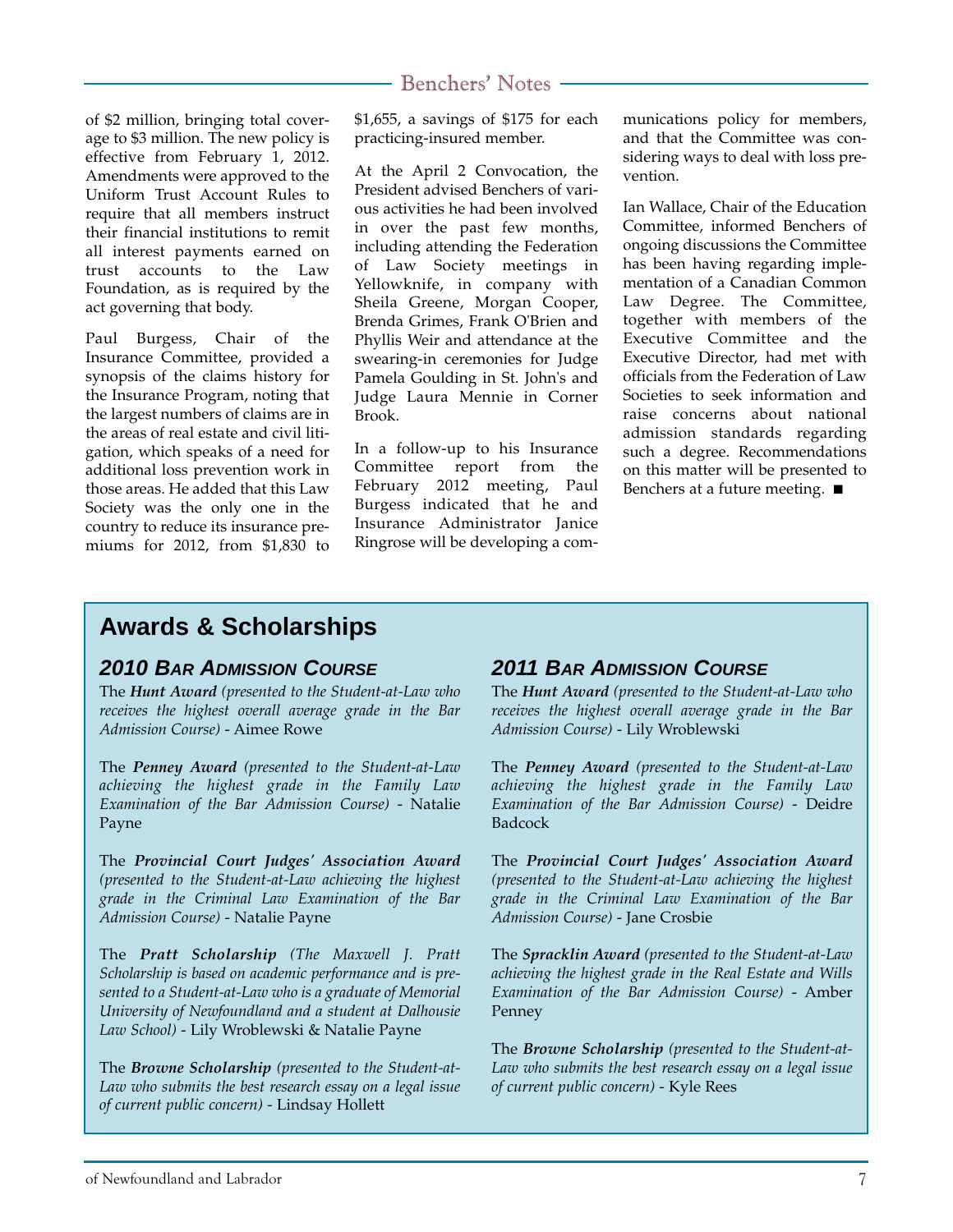# **Changes in Status**

The following changes in status were approved by Benchers sitting in Convocation between January 2010 and April 2012:

#### **Practicing to Non-Practicing Status**

| Member                     | <b>Effective Date</b> |  |
|----------------------------|-----------------------|--|
| Jacqueline Walsh           | December 2009         |  |
| Gordon Balkam              | December 2009         |  |
| Kevin Baker                | December 2009         |  |
| Greg French                | December 2009         |  |
| Raelene Lee                | January 2010          |  |
| Ronald Penney              | January 2010          |  |
| John Goodland              | January 2010          |  |
| Cindy Starkes              | December 10, 2009     |  |
| Rhona Buchan               | January 1, 2010       |  |
| Kathleen Healey            | January 29, 2010      |  |
| John Goodland              | March 22, 2010        |  |
| Michael Noseworthy         | March 31, 2010        |  |
| Kenneth Young              | April 1, 2010         |  |
| Jacqueline Walsh           | April 1, 2010         |  |
| Jessica Bartlett           | April 15, 2010        |  |
| Amy Kendell                | May 11, 2010          |  |
| Karen Saweczko             | June 1, 2010          |  |
| Tanya Bath                 | June 7, 2010          |  |
| Lisa M Stead               | June 8, 2010          |  |
| John P McDonald            | July 16, 2010         |  |
| Juan M O'Quinn             | September 1, 2010     |  |
| Scott R Beazley            | October 1, 2010       |  |
| Dennis MacKay, QC          | November 1, 2010      |  |
| Farrah Carrim              | November 30, 2010     |  |
| Michelle Davis             | December 6, 2010      |  |
| Jodi MacDonald             | September 1, 2010     |  |
| Alana Dwyer                | December 22, 2010     |  |
| <b>Riley Michelle Moss</b> | December 29, 2010     |  |
| Robert M Sutherland        | December 31, 2011     |  |
| D Paul Althouse            | January 1, 2011       |  |
| John L D Cook              | January 1, 2011       |  |
| Jeffrey Keefe              | January 1, 2011       |  |
| Calvin Lake, QC            | January 1, 2011       |  |
| Meaghan Lake               | January 1, 2011       |  |

| Member                  | <b>Effective Date</b> |
|-------------------------|-----------------------|
| Veronica Dillon         | January 31, 2011      |
| Janet Tucker            | February 1, 2011      |
| Denes Bajzak            | March 1, 2011         |
| Michelle Wilson         | April 18, 2011        |
| Tannis L King           | May 4, 2011           |
| Kathleen O'Reilly       | May 4, 2011           |
| Janet Tucker            | June 1, 2011          |
| Paul Dunne              | July 1, 2011          |
| Scott Worsfold          | July 18, 2011         |
| Michael Noseworthy      | July 31, 2011         |
| Alan Henry              | August 4, 2011        |
| Violet Ford             | September 1, 2011     |
| Laura J Brown Laengle   | October 17, 2011      |
| Jeffrey MacDonald       | September 30, 2011    |
| Maria Kyriacou          | October 7, 2011       |
| Angela M Blagdon        | October 31, 2011      |
| Christa Reccord         | October 21, 2011      |
| David L G Andrews, QC   | November 23, 2011     |
| <b>Andrew K Parsons</b> | December 31, 2011     |
| <b>Candace Summers</b>  | December 1, 2011      |
| Diane Laskey            | December 31, 2011     |
| Kimberly Burridge       | December 31, 2011     |
| Hayward W Burden        | March 1, 2012         |
| Colette Goodyear        | January 1, 2012       |
| Alison Manning          | January 1, 2012       |
| Joseph S Hutchings      | January 1, 2012       |
| Sheila Osborne-Brown    | anuary 1, 2012        |
| Alison Oser             | January 26, 2012      |
| John Roil, QC           | January 31, 2012      |
| Christopher Curran, QC  | March 2, 2012         |
| David J R Coffin        | April 1, 2012         |
| Stacey Feltham          | February 17, 2012     |
| Jaclyn Whelan           | March 1, 2012         |
| Donna Strong            | March 15, 2012        |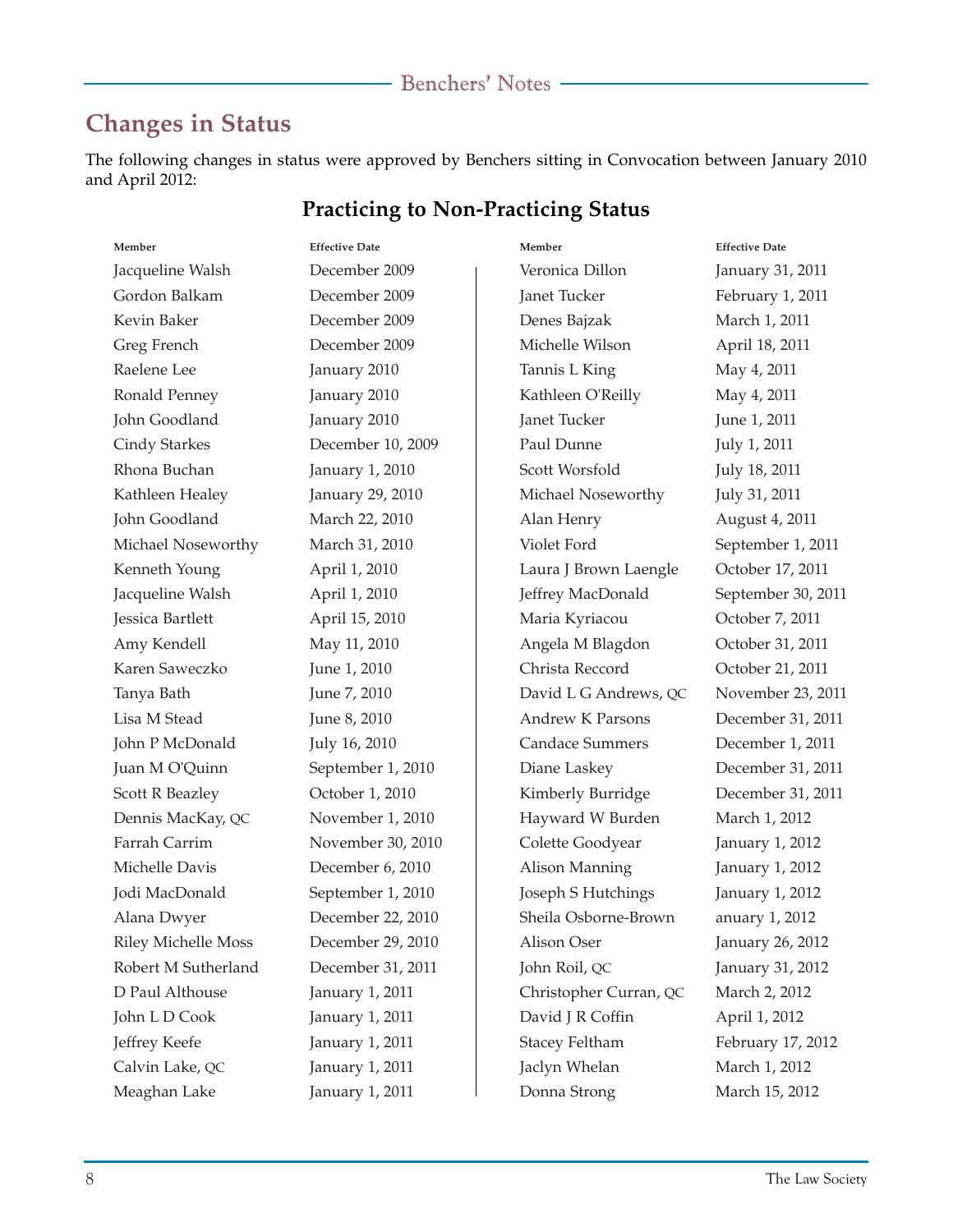## **Resumption of Practicing Status**

#### **Member Effective Date**

Edward Vanderkloet December 17, 2009 Geoff Peters December 22, 2009 Sandi MacKinnon December 22, 2009 Robert Matthews January 12, 2010 Jacqueline Walsh January 29, 2010 John Frecker May 1, 2010 Kathleen Tremblett May 10, 2010 Tracy Pasley July 1, 2010 Paula Schumph June 14, 2010 Raelene Lee July 5, 2010 Sharon McKim-Ryan August 9, 2010 Denes Bajzak September 1, 2010 Greg French October 20, 2010 Vanessa McCarthy November 16, 2010 John Ottenheimer November 19, 2010 Rozina Jaffer November 25, 2010 Clarence Dwyer December 20, 2010 Cindy Starkes December 20, 2010 Jeremy Andrews January 24, 2011 Karen Saweczko January 25, 2011

**Member Effective Date** Maureen Greene February 1, 2011 Darragh McManamon February 11, 2011 Janet Tucker February 14, 2011 Suzanne Orsborn June 17, 2011 Richard K L Li June 17, 2011 Alana Dwyer June 21, 2011 Michael Noseworthy June 23, 2011 Philippe Theriault *July 22, 2011* Michelle Davis July 27, 2011 Derek Nowak August 1, 2011 Diane Laskey August 10, 2011 Brian Casey August 18, 2011 Amy Kendell September 13, 2011 Riley Moss October 26, 2011 Kenneth Young October 26, 2011 Andrew Mallam November 9, 2011 Rhona Buchan January 31, 2012 Violet Ford February 9, 2012 Michelle Wilson February 21, 2012 Tannis King March 26, 2012

#### **Members Granted Permission to Resign**

#### **Member Effective Date**

Vanessa Gauthier January 25, 2010 Jenny Chai January 25, 2010 David MacDougall April 12, 2010 Darrell Coombs April 12, 2010 Roberta Chafe **April 12, 2010** Harold Sandell April 12, 2010 Bruce Piller April 12, 2010 Frank Van Penick June 11, 2010 Sterling Furlotte June 11, 2010 Nancy Bains **October 4, 2010** Beverley Lane **October 4, 2010** Michael Perry **October 4, 2010** Howard Pitts October 4, 2010 Jennifer M Reid October 4, 2010 Jonathan K Matters December 13, 2010 Susan W Powell December 13, 2010 Robynn Arnold February 28, 2011 Kevin J Baker February 28, 2011

#### **Member Effective Date**

Susan Marsh February 28, 2011 Angelina Cunningham February 28, 2011 Kenneth W Watkin, QC February 28, 2011 Jennifer A Reid February 28, 2011 James J Hornsby April 18, 2011 Rozina Jaffer June 17, 2011 Richard K L Li October 3, 2011 Philippe Theriault December 5, 2011 R Patrick Saul February 6, 2012 Andrew T Martin February 6, 2012 Demetrius Kachafanas February 6, 2012 Pamela Kachafanas February 6, 2012 Christa Reccord February 6, 2012 Jeffrey MacDonald February 6, 2012 Stacey Grant February 6, 2012 David L G Andrews, QC February 6, 2012 Douglas Black April 2, 2012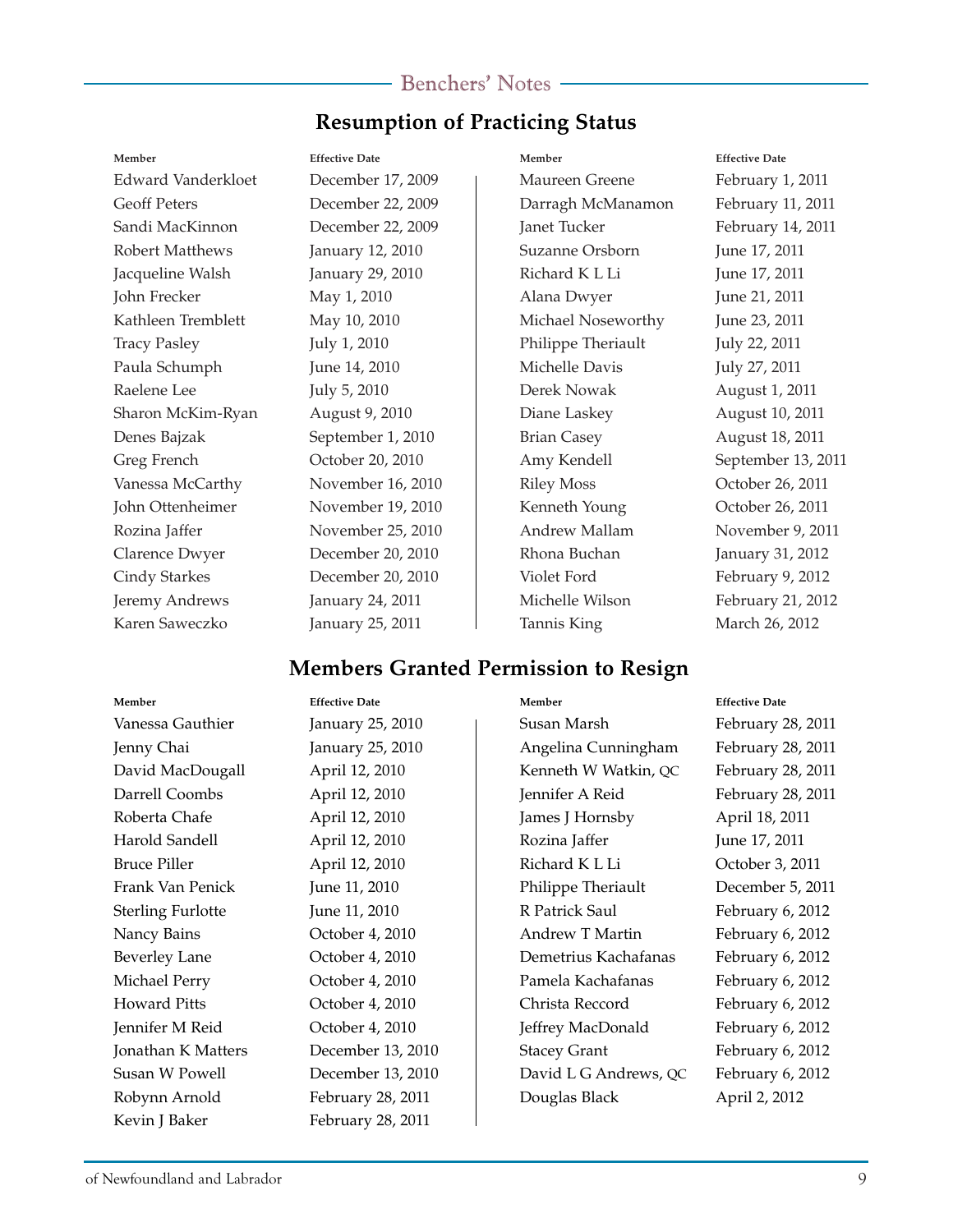# **Life Membership**

The following members have met the qualifications prescribed and have been granted Life Membership in the Law Society of Newfoundland and Labrador:

| <b>Member's Name</b>     | <b>Roll Number</b> | <b>Called to the Bar</b> | <b>Life Membership Granted</b> |
|--------------------------|--------------------|--------------------------|--------------------------------|
| William J Gallant        | 495                | April 15, 1980           | January 25, 2010               |
| Barbara A MacAdam, QC    | 445                | April 12, 1978           | June 11, 2010                  |
| Gerald J Barnable        | 609                | December 15, 1983        | June 11, 2010                  |
| Cabot J Martin           | 293                | April 23, 1969           | June 11, 2010                  |
| John J Young             | 280                | April 5, 1968            | June 11, 2010                  |
| Thomas J Burke, QC       | 419                | April 7, 1977            | October 4, 2010                |
| Arthur F Miller, QC      | 294                | October 10, 1969         | October 4, 2010                |
| Robert M Sinclair, QC    | 469                | April 10, 1979           | October 4, 2010                |
| Norman J Whalen, QC      | 315                | April 15, 1971           | October 4, 2010                |
| Christopher J B English  | 873                | January 25, 1993         | February 28, 2011              |
| Eric C Facey             | 382                | February 5, 1975         | February 28, 2011              |
| W Gerard O'Dea           | 462                | February 5, 1979         | February 28, 2011              |
| G David S Martin, QC     | 287                | December 11, 1968        | February 28, 2011              |
| Christopher P Curran, QC | 531                | April 10, 1981           | April 2, 2012                  |
| D Paul Althouse, QC      | 312                | December 15, 1970        | April 2, 2012                  |

# **Custodianships In Memoriam**

We would like to remind members that we currently have custodianship of the practices of the following firms or single practitioners:

- William Parsons - Alan Carter
- David Sparkes
- Glen Bursey
- Kent Morris

- Keith Rose - Fabian O'Dea - William Browne - Hugh Coady - David Pitcher

- R A Parsons/O'Neil

- Christopher Sullivan - Claude Sheppard
- Doug Harvey
- Gerard Griffin
- Glube Jewell
- Jody Saunders
- Gerard Gushue
- Frederick R Bishop - James Nurse

Members can contact Custodianship Assistant Lisa Kennedy at 758-0822 or by e-mail at lisa.kennedy@lawsociety.nf.ca for details on any of these custodianships.

Benchers and members were saddened at the passing of four of our esteemed colleagues.

**The Honourable Judge Ronald L. Jenkins** Roll Number: 450 Called to the Bar: July 6, 1978 Died May 27, 2010

**The Honourable Mr Justice Gordon G. Easton** Roll Number: 244 Called to the Bar: November 25, 1958 Died August 2, 2011

**Wayne Fisher Spracklin, QC** Roll Number: 298 Called to the Bar: February 12, 1970 Died August 15, 2011

**James Richard Chalker, QC** Roll Number: 240 Called to the Bar: January 28, 1957 Died February 6, 2012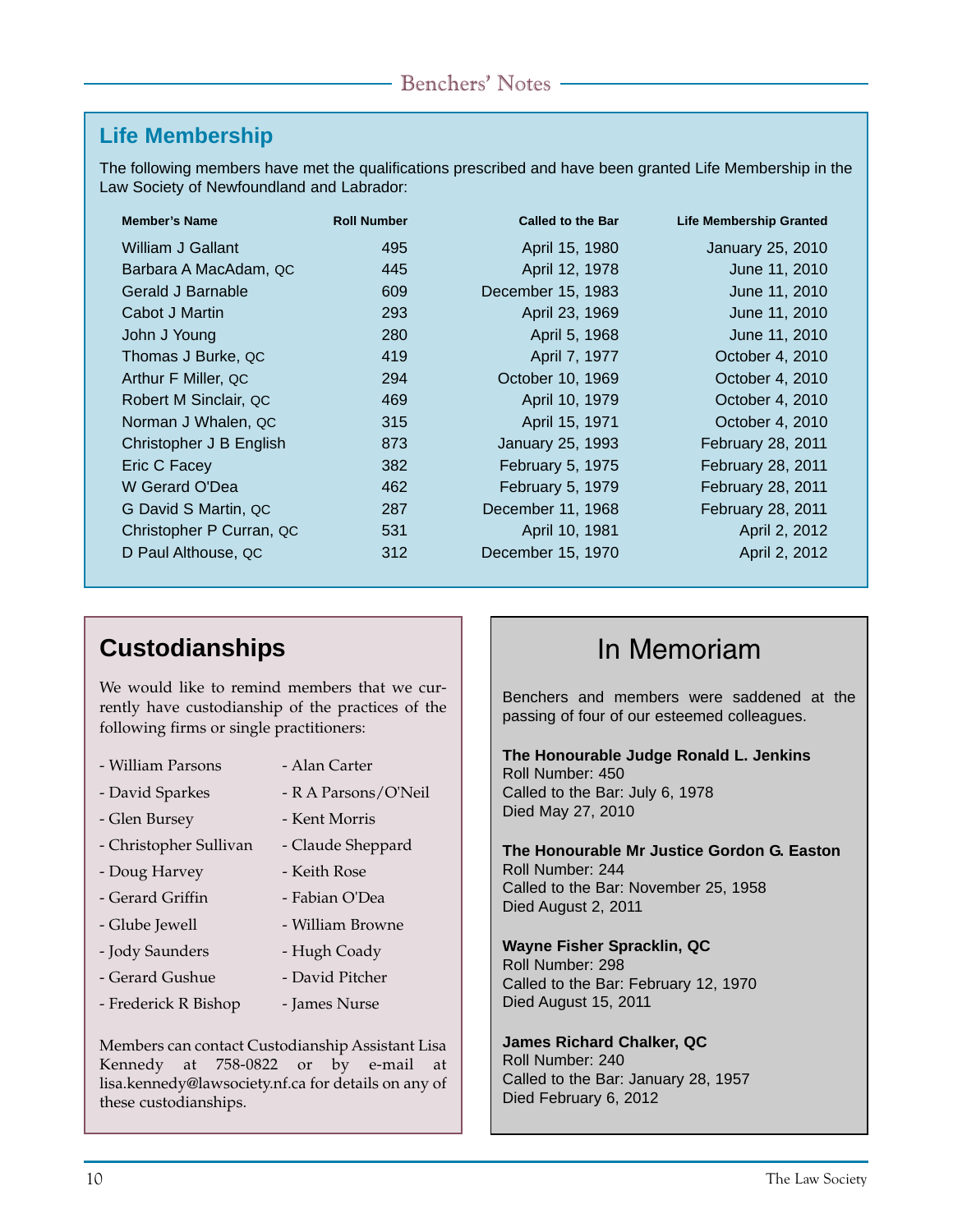# **Benchers' Convocation - June 17, 2011**



| Back Row (I-r): Kenneth Baggs, QC, Paul Burgess, Dr. Don Downer, Glenda Reid, Bert Riggs, Susan LeDrew, |
|---------------------------------------------------------------------------------------------------------|
| Barry Fleming, QC, Amy Crosbie, Donovan Molloy                                                          |

*Front Row (l-r):* George Murphy, QC, Brenda Grimes, Morgan Cooper, Augustine Bruce, Glen Noel, Linda Harnett, Kenneth Jerrett, Ian Wallace

#### **Elected Benchers**

Augustine F Bruce - *President* Barry G Fleming, QC Morgan C Cooper - *Vice-President* Kenneth W Jerrett Glen L C Noel - *Past President* Susan M LeDrew

Brenda B Grimes Donovan F Molloy Kenneth L Baggs, QC George L Murphy, QC R Paul Burgess J John Noseworthy

Shawn C A Colbourne Liam P O'Brien Amy M Crosbie Kevin T A Preston Marcus A Evans Ian C Wallace

\*Donald E Anthony was appointed to replace Brenda B. Grimes effective 1 November 2012.

#### **Lay Benchers**

Dr. Donovan Downer Glenda Reid

Linda Harnett

Bert Riggs

## *Did you know...*

...that three members of the Law Society of Newfoundland were killed in World War I? Arthur J Herder (Roll #120); M Frank Summers (Roll #128); Cecil B Clift (Student-at-Law).

...that one member of the Law Society of Newfoundland and Labrador has no number on the Barristers' Roll: Robert L Furlong's signature and the date of his Call to the Bar appear on the Roll between those of Philip J Lewis (#160) and Edward C Wood (#161). Incidentally, Wood and James A Power (#162) were both called to the Bar on the same day as Furlong, October 7, 1926.